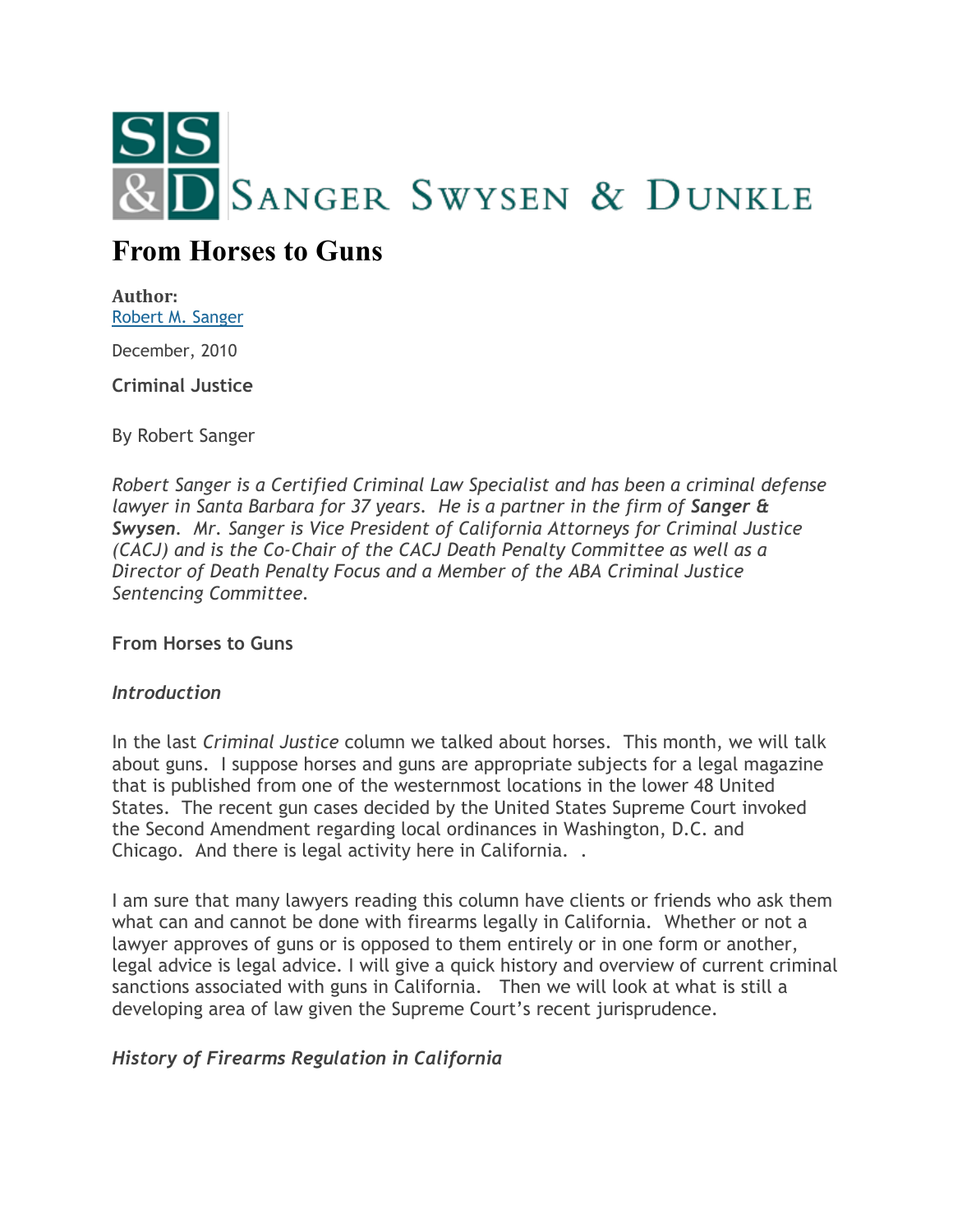In 1902, the flamboyant Los Angeles trial lawyer, Earl Rogers, carried a firearm in the courtroom. This was not unusual among lawyers[.\[1\]](#page-4-0) But, in a remarkable application of the principles of demonstrative evidence, he actually drew a concealed Colt .45 in the courtroom. It was a murder trial in front of a jury and the question was whether a witness would have recoiled at the sight of a gun. The witness claimed that he did not at the time and had, thus, seen what he claimed to have seen. After the dramatic demonstration in which the prosecutor himself recoiled, the jury believed that the witness also did[.\[2\]](#page-4-1)

Eventually, the California legislature enacted Penal Code Section 12025 in 1953 prohibiting the carrying of a concealed firearm in public. Nevertheless, it was lawful to carry a loaded firearm in public as long as it was not concealed. Californians could wear loaded guns on their belts outside their clothing and they could carry loaded rifles in public places.

There was a certain amount of consternation when the Black Panthers in the 1960's started to arm themselves with automatic rifles and appear in public. There was considerable support among white voters to limit the right to carry loaded firearms in public. Such restrictions were enacted in Penal Code Section 12031 in 1968. That section and others have been amended multiple times in the last 40 years. Now California has some of the most restrictive gun laws in the country. In what follows, we will give a very general overview of the gun laws in this State but the reader is referred to the footnotes for the statutes which should be consulted before giving specific legal advice[.\[3\]](#page-4-2)

## *What Firearms are Illegal in California?*

The maze of firearms statutes and regulations in California is now quite complex. The courts have required the Department of Justice to promulgate regulations, for instance, relating to assault rifles so that consumers and courts can determine what weapons are actually subject to restriction. The issue of permissible and impermissible ammunition has caused similar confusion. Some weapons and some ammunition is simply designated a contraband by make and model (e.g., the AK 15) while others are prohibited based on generic characteristics (e.g., the short barreled shotgun)..

Generally, for non-law enforcement personnel, ordinary handguns and rifles are legal to possess as are shotguns. The handgun or rifle may be semi-automatic, requiring a trigger pull to initiate each shot, but cannot be fully automatic. California also has a prohibition on possession of a magazine that has the capacity of more than ten rounds.

#### *When Can a Person Possess a Firearm?*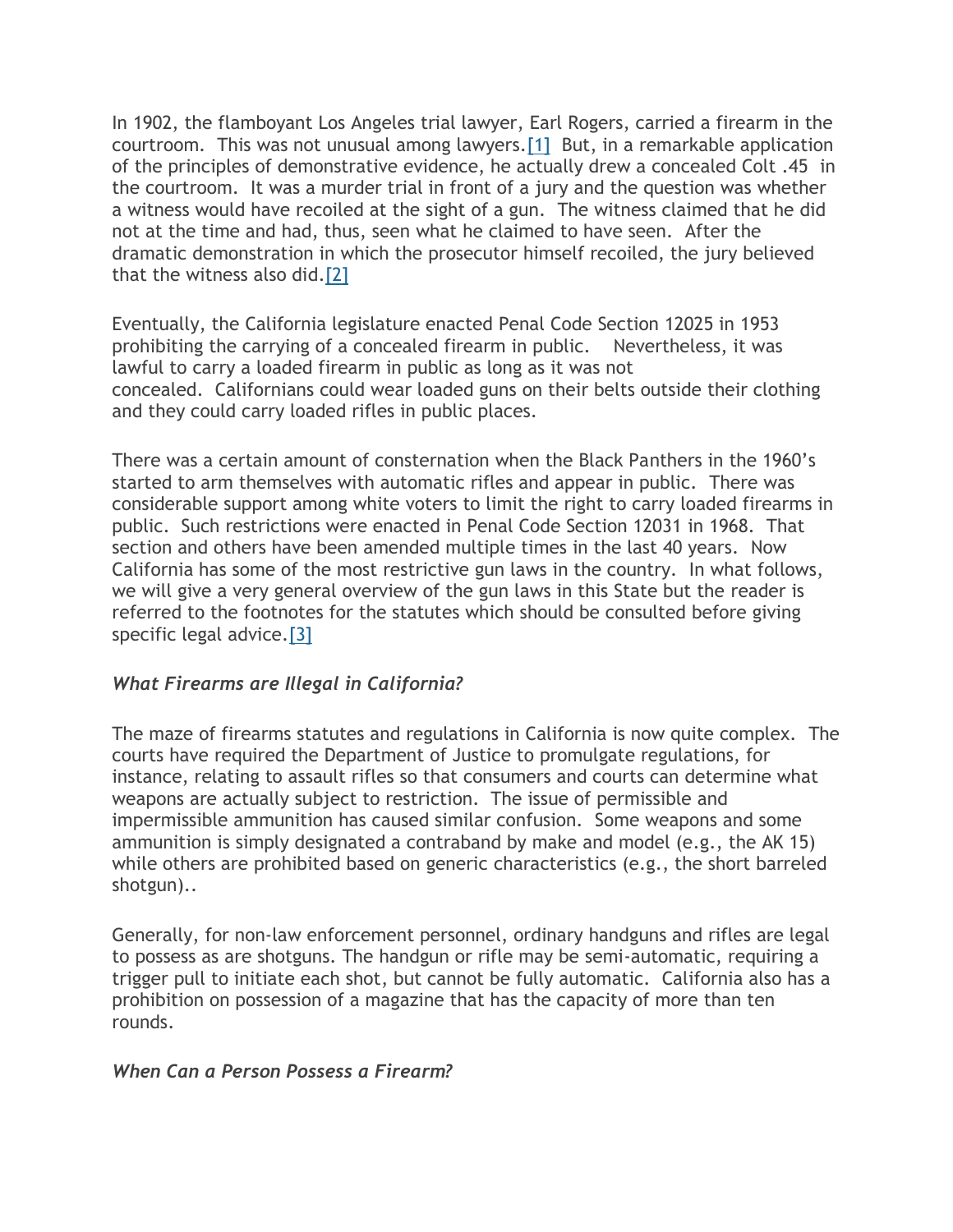Certain persons are prohibited from possessing or having access to a firearm. A convicted felon is prevented from doing so by state and federal law. California also prohibits firearm possession by people who have had a domestic violence restraining order imposed on them, those who have been convicted of domestic violence, even if a misdemeanor, and for people adjudicated as mentally ill. There are also restrictions on possession by minors.

If neither the person nor the firearm is prohibited, there is no restriction on owning firearms. California does not have a law requiring registration. However, California does require that all transfers, with limited exceptions, be made through a licensed gun dealer and that the transfer of handguns be accompanied by proof of successful completion of a handgun safety class. A person may only have one handgun transferred to her or him in any 30 day period.

## *How Can a Person Carry a Firearm?*

A person can carry a loaded and unconcealed firearm in certain places. These include, a firing range, hunting areas (with a hunting license), or other areas where discharge of a weapon is not prohibited. The later includes unincorporated areas with qualifications as to distances from roadways and other restrictions. In addition, a person can have a loaded firearm at her or his place of residence or business, including temporary locations like campsites.

It is not permissible to carry a firearm concealed without a CCW permit, except at place of residence or business or in the limited circumstance of preservation immediately before and after calling the police in an emergency situation. A CCW permit may be requested from the Sheriff or Chief of Police of the county or city in which the person resides.

Concealable handguns may be transported if unloaded and locked in a separate container or the trunk of a motor vehicle. They may not be carried in the glove box. Rifles and shotguns may be transported unloaded and in the open. There are no rules with regard to transporting by boat or private airplane but it is likely that the same rules would apply. Certainly, it would be unlawful to conceal a loaded firearm in any type of vehicle, unless it is a housecar or a place of business.

#### *Constitutional Challenges*

There have been constitutional challenges to various gun regulations as long as gun regulations have existed.. San Francisco had enacted a gun ordinance prohibiting possession of a handgun within the city or county by residents. Even before the recent United States Supreme Court decisions, the California courts and the Ninth Circuit found that local ordinances prohibiting possession of handguns were preempted by state law.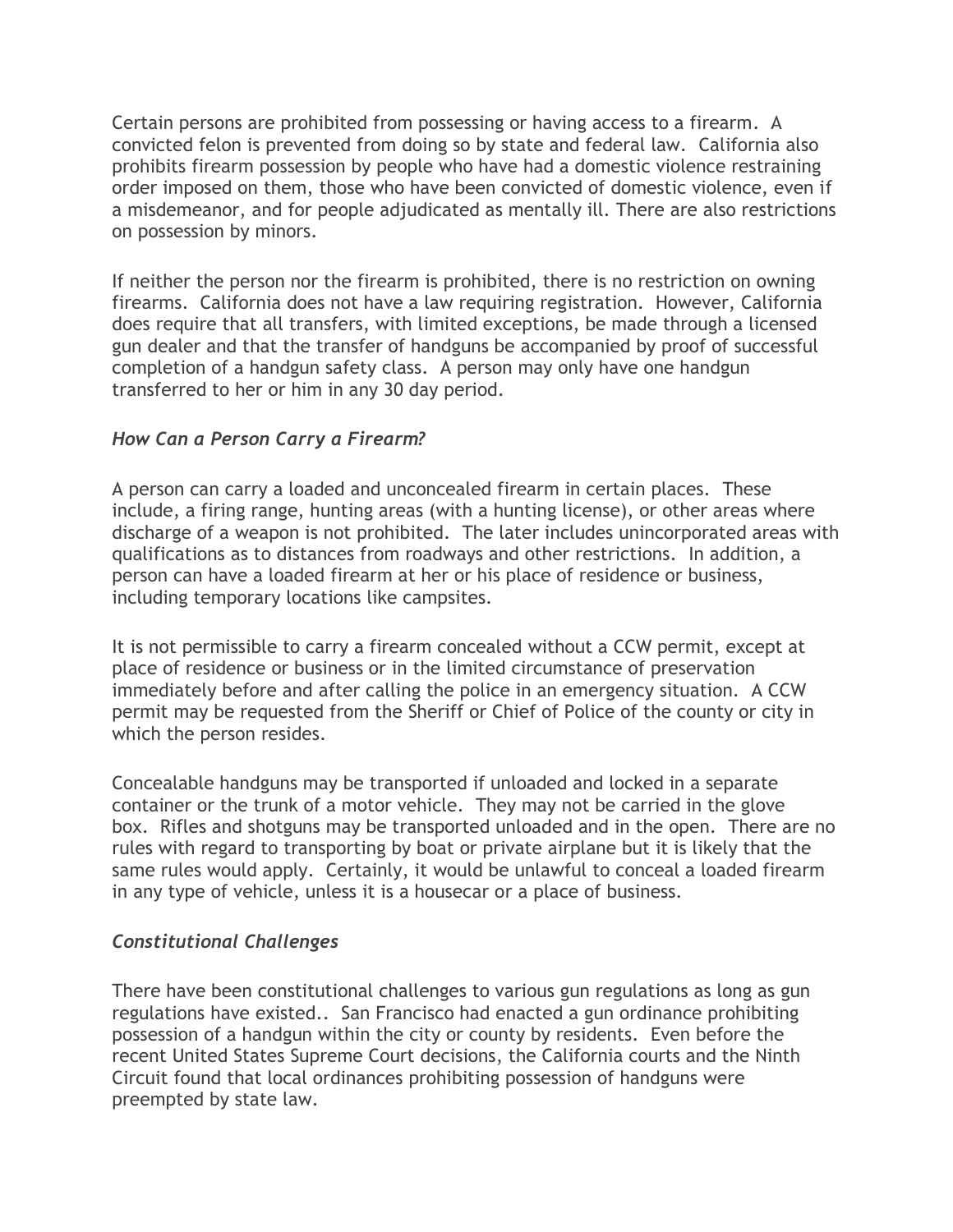There have also been challenges to the CCW permit process as a denial of equal protection. The practices of the various sheriffs and chiefs of police around the state vary widely. That means that the opportunity to obtain a CCW permit is based on the where a person happens to live. So far, these challenges have not been successful. On another theory, *People v. Hodges*, 70 Cal. App. 4th 1348, 83 Cal. Rptr. 2d 619 (3d Dist. 1999) held that the concealed weapons law did not violate substantive due process.

In 2008, United States Supreme Court decided that an individual's right to bear arms under the Second Amendment of the United States Constitution precluded a ban on all handguns by the federal district in Washington, D.C. (*District of Columbia v. Heller* (2008) --- U.S. ----, 128 S.Ct. 2783, 171 L.Ed.2d 637 ( *Heller* ).) In this last term, the Court made the remarkable determination that the Second Amendment was incorporated into the Fourteenth Amendment and was, therefore, applicable to the states. As a result, the Court struck down the prohibition of handgun possession by the City of Chicago. (*McDonald v. City of Chicago* (2010) --- U.S. ----, 130 S.Ct. 3020, 177 L.Ed.2d 894 (*McDonald*).

The question remains after *Heller* and *McDonald* as to what gun rights are protected by the second Amendment and how far states and cities can go in placing restrictions on them. On September 10, 2010, the Ninth Circuit lifted a stay on proceedings to declare three San Francisco ordinances unconstitutional which restricted ammunition, disallowed discharge of a weapon within city limits and required trigger locks[.\[4\]](#page-4-3) So far, California state courts are just starting to respond. The Court of Appeal decided that the *Heller* decision did not abrogate the California prohibition against carrying a concealed weapon. *People v. Yarbrough*, 169 Cal. App. 4th 303, 86 Cal. Rptr. 3d 674 (1st Dist. 2008). The Court in that case assumed, for the sake of decision, that the Second Amendment applied to the states, as later decided by *McDonald*, and upheld the statute. But, one can assume that variations on the theme will continue to make their way through both the state and federal courts.

## *Conclusion*

Whatever the reader's personal position is with regard to the possession of hand guns or with regard to firearms in general, the fact is that the law is in flux. Jerry Brown is the Governor, the Marijuana Initiative was defeated and we have renewed Second Amendment rights. These are interesting times!